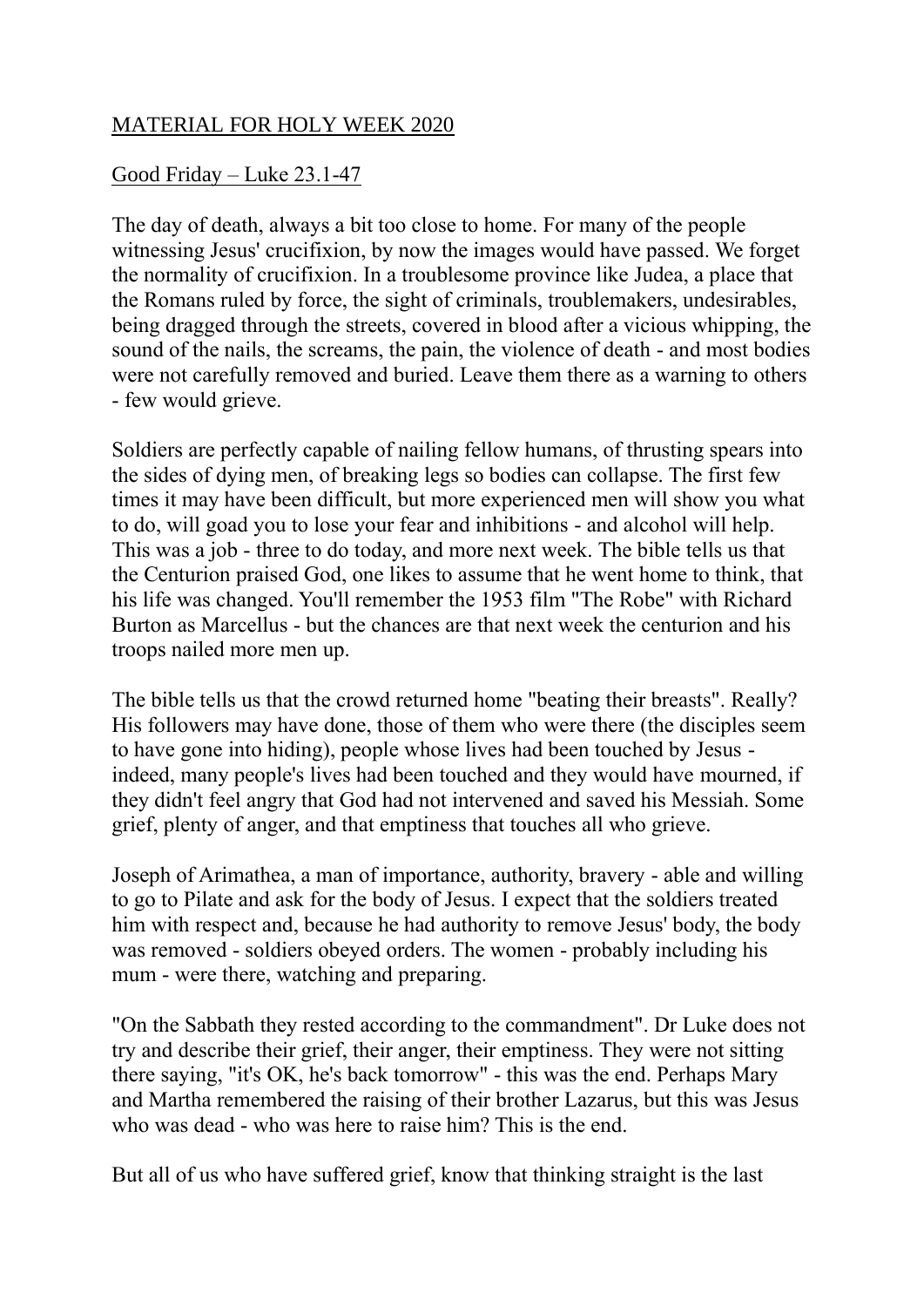thing you do. The day of a death, the days after a death, so often the grief and the tears hit you straight between the eyes.

This is Herbert's poem "Grief"

O who will give me tears? Come all ye springs, Dwell in my head and eyes: come clouds, and rain: My grief hath need of all the wat'ry things, That nature hath produc'd. Let ev'ry vein Suck up a river to supply mine eyes, My weary weeping eyes, too dry for me, Unless they get new conduits, new supplies To bear them out, and with my state agree. What are two shallow fords, two little spouts Of a less world? the greater is but small, A narrow cupboard for my griefs and doubts, Which want provision in the midst of all. Verses, ye are too fine a thing, too wise For my rough sorrows: cease, be dumb and mute, Give up your feet and running to mine eyes, And keep your measures for some lover's lute, Whose grief allows him music and a rhyme: For mine excludes both measure, tune, and time. Alas, my God!

*Grief, page 69*

The people who write about Herbert's poetry do not think "Grief" is one of his best. John Drury in his book *Music at Midnight, the life and poetry of George Herbert* writes "The first twelve lines are wearisomely rhetorical, calling on clouds, rains and rivers to give him tears adequately to his sorrow in monotonous iambic pentameters. He is on unusually poor form" (page 333). Perhaps he is - but actually, he has summed up very well that state you can be in when the tears don't come. When you feel you ought to be grief-stricken. After our Gareth died, I remember feeling guilty that I was strong enough to get on the phone and tell people he'd died, I was apologising to the girl at Student Finance who was upset when she took my phone call - I felt guilty that I had spoilt her morning. "My grief hath need of all the wat'ry things" - I wanted to cry, but tears would not come.